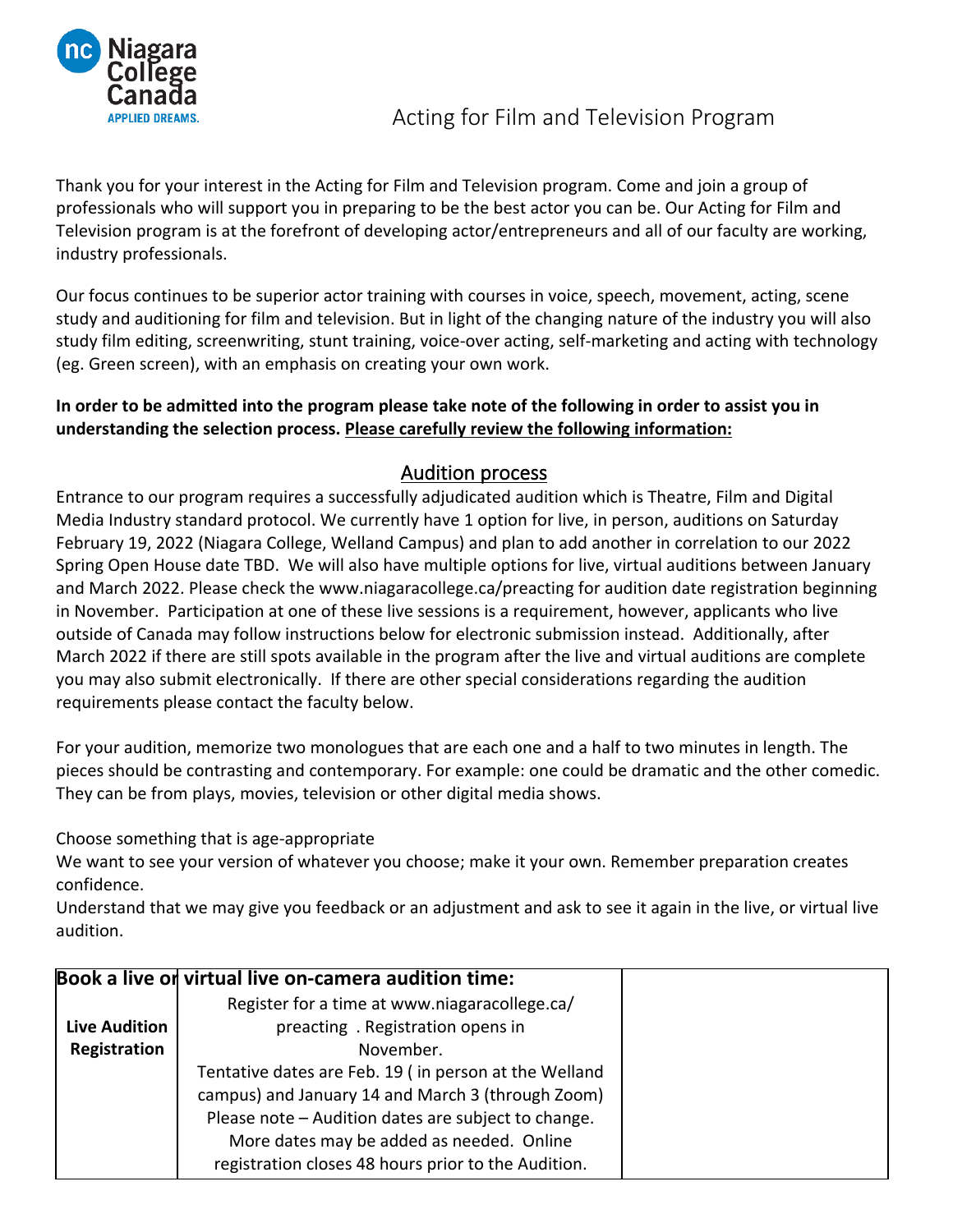

Acting for Film and Television Program

OR: How to submit your electronic audition if necessary (see above)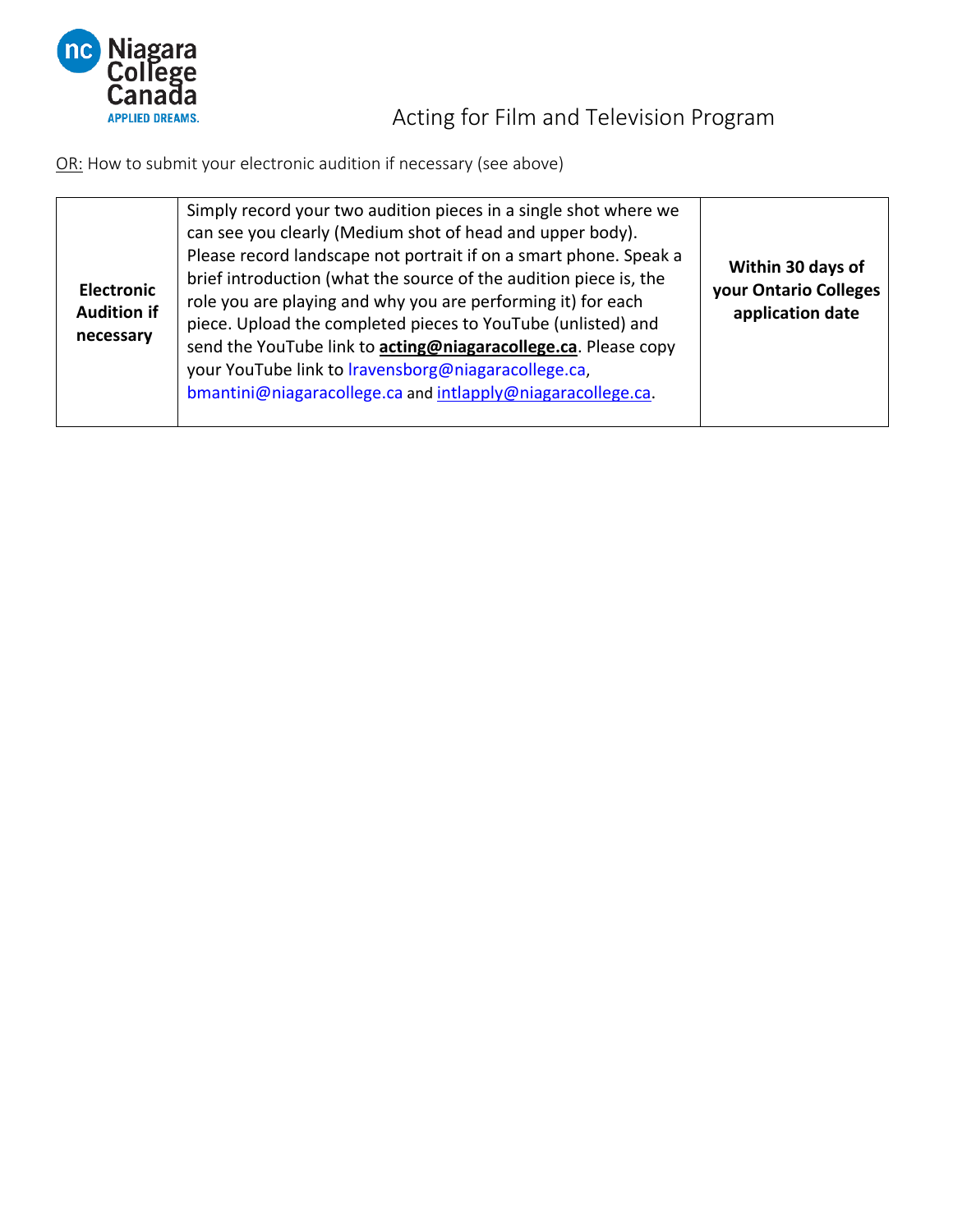

#### Admission Requirements:

- Ontario Secondary School Diploma (OSSD), or equivalent, including the following required course:
- $\circ$  English any Grade 12 (C) or (U), or equivalent
- Completion of a successful audition (as determined by the college)

#### Application Deadlines:

|                                                                                                                                                                               | <b>Equal Consideration Deadlines for Competitive Programs</b> |                               |                           |  |  |
|-------------------------------------------------------------------------------------------------------------------------------------------------------------------------------|---------------------------------------------------------------|-------------------------------|---------------------------|--|--|
| <b>Start Date</b>                                                                                                                                                             | <b>Application</b><br><b>Deadline</b>                         | All requirements submitted by | <b>Decisions Released</b> |  |  |
| For September<br>2022                                                                                                                                                         | January 1, 2022                                               | Mid-March 2022                | Mid-March 2022            |  |  |
| For the September 2022 start date, applications received after January 1, 2022 will be<br>considered on a first come, first served basis provided requirements have been met. |                                                               |                               |                           |  |  |

### **Selection Criteria:**

**Admission decisions will be made based on your audition score along with proof of your Grade 12 English at the C or U level, or equivalent.**

*Acceptance using Mid-term grades are conditional until final grades are received.*

*For further information regarding this please visit niagaracollege.ca/admissions*